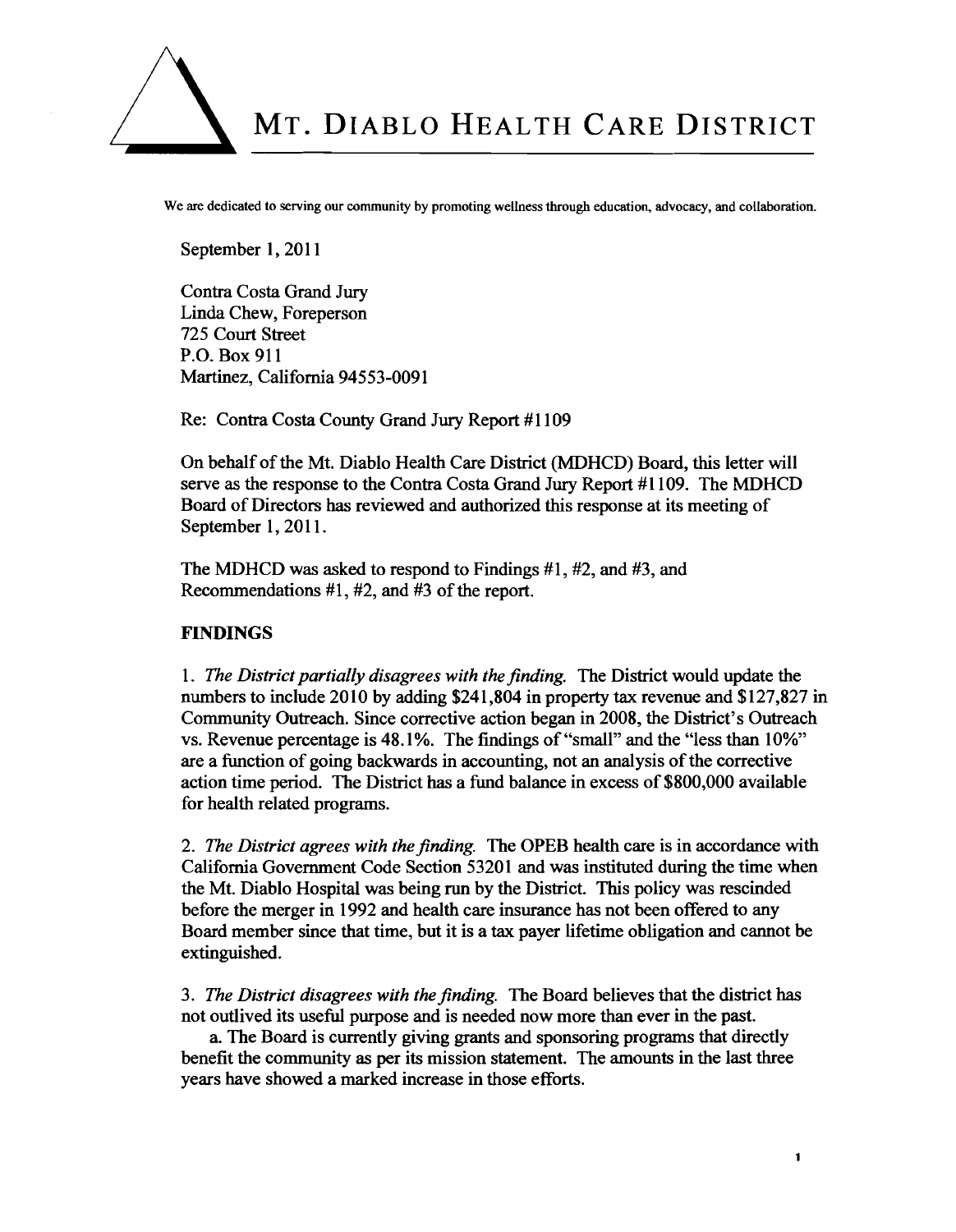

b. The Board's newly reconstructed project protocols and outreach have had significant positive reactions from the community and gives promise for future benefits to continue at an accelerated rate.

c. Current projects under consideration:

- 1. Kops for Kids
- 2. Wellness City Challenge
- 3. Nor Cal pilot program

d. Current Projects being extended

1. CPR Anytime Program in High Schools

2. Automatic Electronic Defibulator (AED) placement in schools, senior centers and other recreation and public gathering facilities.

e. The District has an exclusive agreement with John Muir Health known as the John Muir/Mt Diablo Community Benefit Agreement. The Board currently provides 50% of that Board and is the **ONLY LINK** between the elected community representatives and that fund which gives \$1,000,000 annually to the community.

f. In accordance with the Merger Agreement with John Muir and the facilities located in Concord, this District Board is the **only** heir to the assets of that hospital in the event of termination by John Muir of services to the community. We are mindfd that two other Hospital Districts in the area have taken back their hospital facilities.

g. Any alteration in the relationship by termination of this district would most likely result in a one-sided negotiation with John Muir, wherein there is no contractual obligation to obtain redress or benefit to the community.

## **RECOMMENDATIONS**

1. *The Board agrees with recommendation.* . The Board has established a more proactive approach to the grant program and notes the following implementation: The Board has established protocols for project submission. The project submission committee has been established Chaired by Jeffrey Kasper. Project request forms have been made available on the web site. Community direct outreach has been made to request solicitations for grant funding.

2. The recommendation has been partially implemented and requires further *analysis.* The Board is reviewing the OPEB health insurance coverage to see if there is any way to mitigate the costs. One group has been contacted and the District is awaiting their documentation and costs. All other avenues will be researched over the next six months and will include competitive bidding if applicable. It should be noticed that the cost of coverage in a medium sized employee group is generally substantially lower than small groups or individual policies.